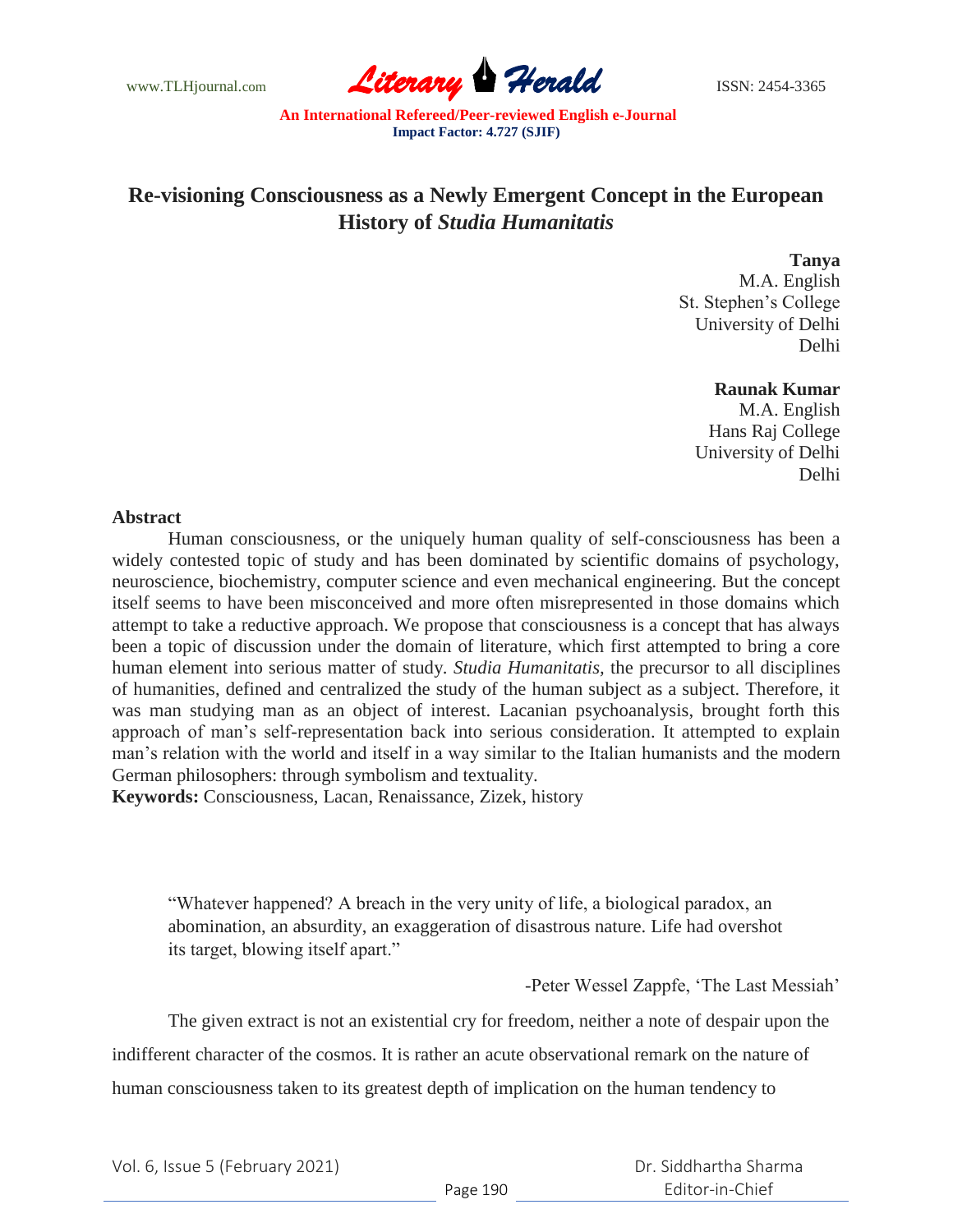

overthink, over-sympathize, even if that person is oneself. It is language that happened, and not just incidentally but a crazy amount of planning must have taken behind its inception because it exploded onto the scene, taking the hand of humanity and dragging it right into the battle for the supremacy of consciousness.

Peter Zappfe writes extensively about the devious incident of sprouting selfconsciousness inside man even though he can't tell what caused that event<sup>1</sup>. Then we have Claude Lévi-Strauss, the celebrated anthropologist who admits not knowing when language arrived in human knowledge but when it did, it exploded on the scene, restructuring the human mind<sup>2</sup>. Zappfe also warns about the utterly devastating consequences of becoming too aware, something that he terms "damaging surplus of consciousness". Though Zappfe grasps that the very nature of self-consciousness is engaging with otherness, he still considers it only a feeling that can be tamed with creative and artistic expression of this pessimism. He finds the "other" in nature, the material world with whom conscious subject has an ironical relation, if that were the case then delimiting consciousness would have been much simpler. Zappfe doesn"t realize that the "other" is within the liquid mixture of consciousness, a transparent solvent which produces heterogeneity and constant dislocation of personality, while 'nature' is another one of his mechanisms of repression which anchor the personality. Indeed, Zappfe is echoing quite effectively the anguish of his generation when a metaphysical exultation of the absence of a supreme anchor started giving indications of an actual void in human consciousness.

The unconscious is pure consciousness, wherein it acts through absolute passivity. The negation of its original function as activated consciousness is achieved through a double

 $\overline{a}$ 

<sup>&</sup>lt;sup>1</sup> However, he does state the obvious effect of that 'event' which when read with a keen eye, show the incident of "textuality" entering human consciousness. The first line itself shows man reaching the Mirror stage: "One night in long bygone times, man awoke and *saw himself*." Also, Adam eating "from the Tree of Knowledge" is another sign of man gaining cognition i.e. leaving the Imaginary and entering the Symbolic order of existence.

<sup>&</sup>lt;sup>2</sup> "Whatever may have been the moment and the circumstances of its appearance in the ascent of animal life, language can only have arisen all at once. Things cannot have begun to signify gradually. In the wake of a transformation which is not a subject of study for the social sciences, but for biology and psychology, a shift occurred from a stage when nothing had a meaning to another stage when everything had meaning." – Levi-Strauss *Introduction to the work of Marcel Mauss.* (Source: Wikipedia)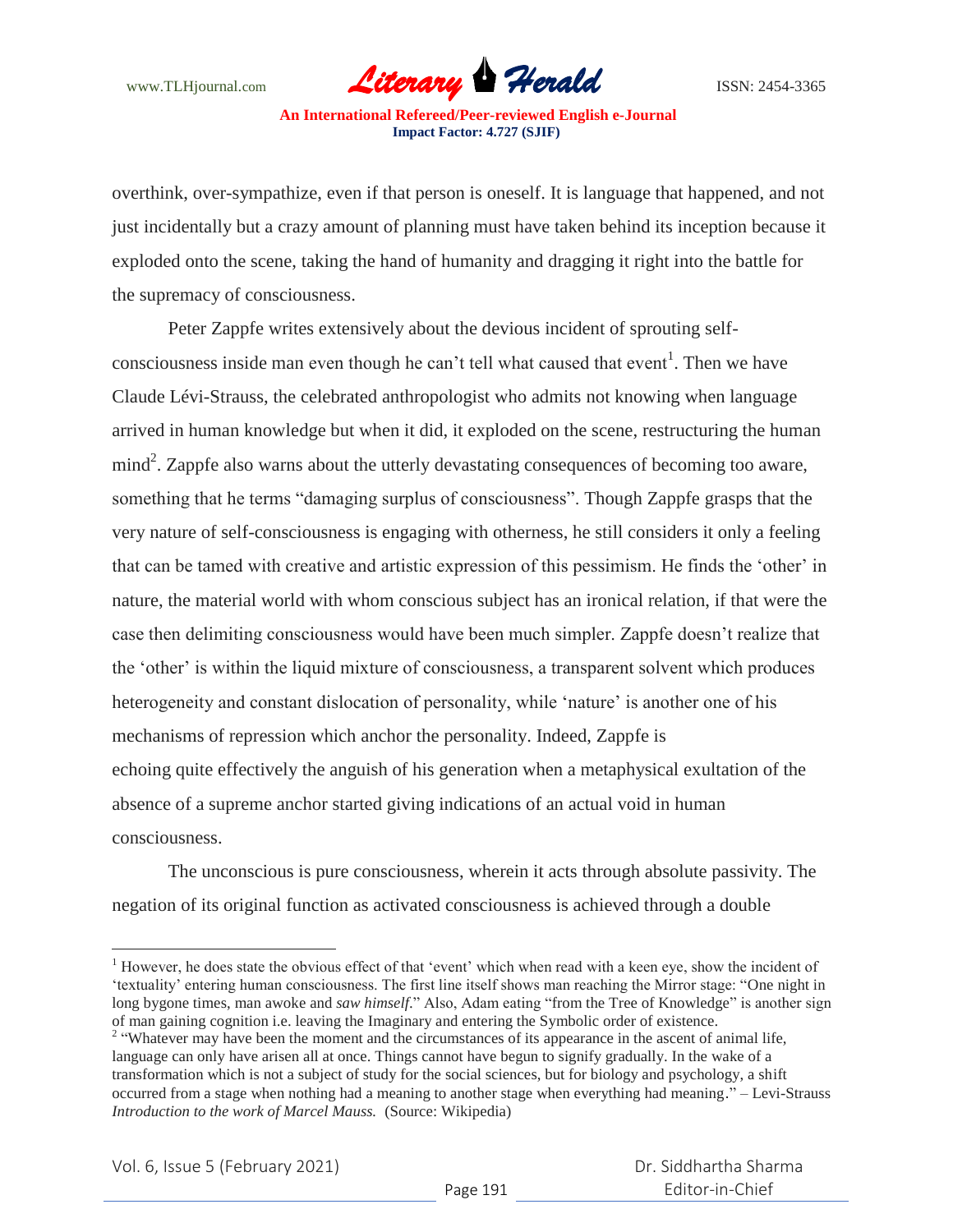

deference of its function and identity onto its contingent partner which itself must depend upon another shard of sentience for its recognition. Language plays a crucial role in this respect. The penetration of language into the substantive psyche first creates a potentiality for an excess consciousness that will eventually interpellate the substance into subject. The explosion of textuality orders that excess into a cohesive subject. Now we have the subject-self, a *becomingsubject* which constitutes what we can call (for the purpose of simplification) active consciousness, a phenomenological subject which nevertheless doesn't fail to detect a void in its constitution. Since the unconscious orders the subject by symbolizing the psyche, it also creates potentiality for endless signification. The ultimate signified i.e. the unconscious, isn't just elusive but it is itself outside the frame of signification, a negation which posits a position for the manifestation of what Zizek calls the 'big Other'.

Due to this double deference, the power of the unconscious pervades through the symbolic order as an internal phenomenon constituted by the structure itself while the unconscious remains purely abstract, inexplicable and thus null. Through the product of this double deference of the unconscious, we have what we can call the surplus-value of consciousness which operates on the derivative Lacanian 'surplus enjoyment' and the original Marxian 'surplus labor' models. Where, surplus pleasure can be shown as P-L-P and surplus labor as M-C-M, surplus consciousness then appears as C-T-C. The substantial consciousness (C) when invaded by textuality (T) creates the extraneous consciousness(C) of a symbolic other. Thus, through annihilation of the continuous self, a consciousness of the self arises. The *subject supposed to know* and the *subject supposed to believe* oscillate between themselves as the desire to grasp the secretive unconscious and the need to comply with the symbolic order. This cyclical transmutation between 'to-believe' and then to interrogate that believe, is the self-contradictory nature of the becoming-subject which is the principle on which Hegelian dialectic functions. The objective of this paper is to show various Kantian 'teleological metaphors' in which the surplusvalue of consciousness has condensed throughout history, from Greco-Roman philosophy of Substantialism to the Transhumanist doctrine of absolute/collective consciousness. Furthermore,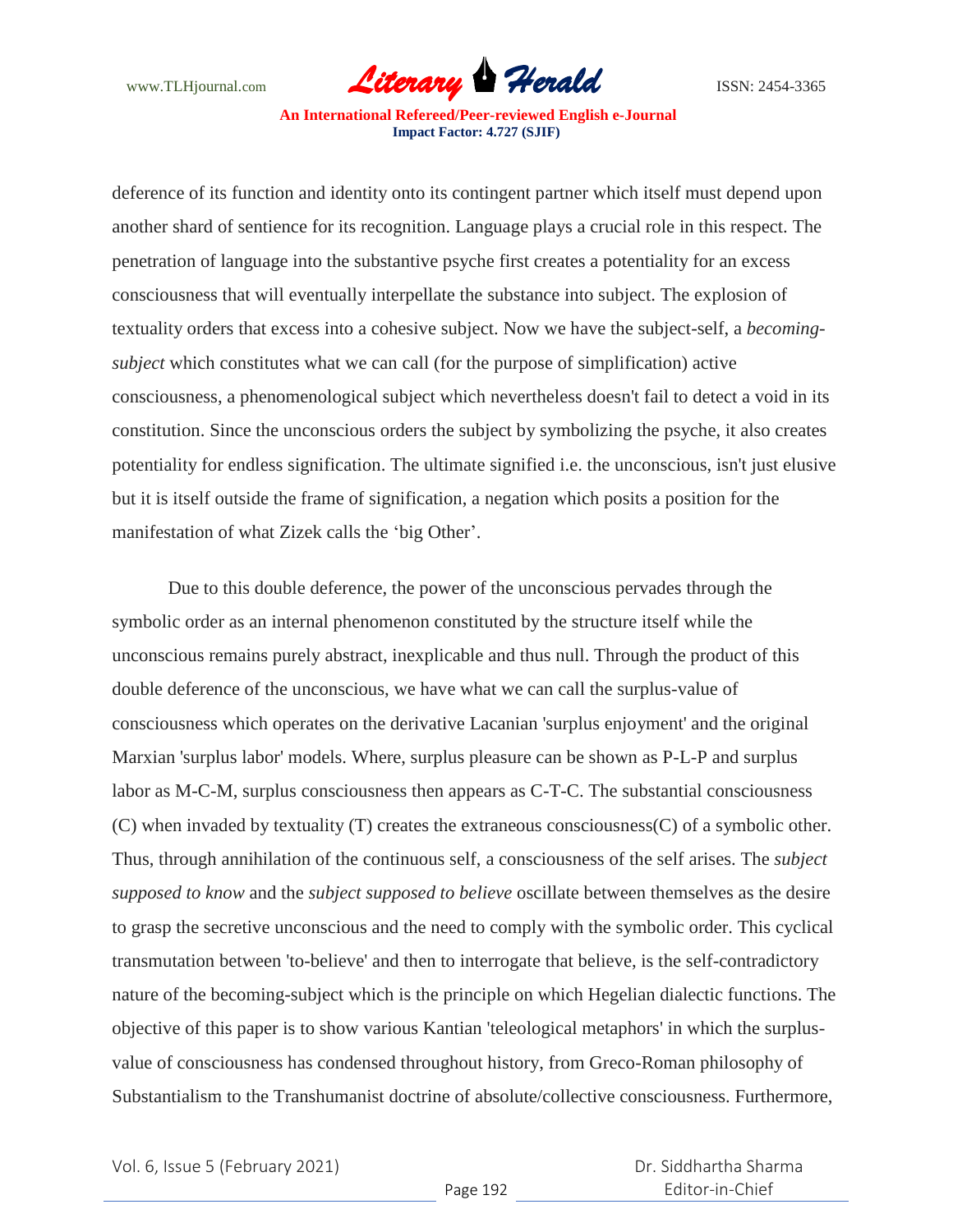

the cyclical transmutation of subject that we mentioned above, functions as the master-slave dialectic, which I will be demonstrate through the classical binary of God and Man. Our methodology is Marxist psychoanalytic. We have combined Hegelian dialectical materialism theory with Lacan's registry theory to show symbolic nature of consciousness and the linguistic structure of the unconscious.



Fig.1: History of "Humanism" as the material history of Europe.

Paradoxically, the Other constitutes language but also escapes it. Thus logically, the decentered structure of discourse (since every discourse is about the Other) always virtualizes center (Other) externally, pushing it into the metaphysical. And following from the same poststructuralist understanding, this center also shifts from one metaphor to another. Lorenzo Valla rightly stated that the shape of history isn't circular but spiral. Textuality<sup>3</sup>, ironically not

 $\overline{a}$  $3$  I'll be using 'textuality' as a term replacing 'language' when referring to discursive history, as language has already entered into communication but a symbolic self-awareness can be seen fully emerging in the corresponding era of humanism.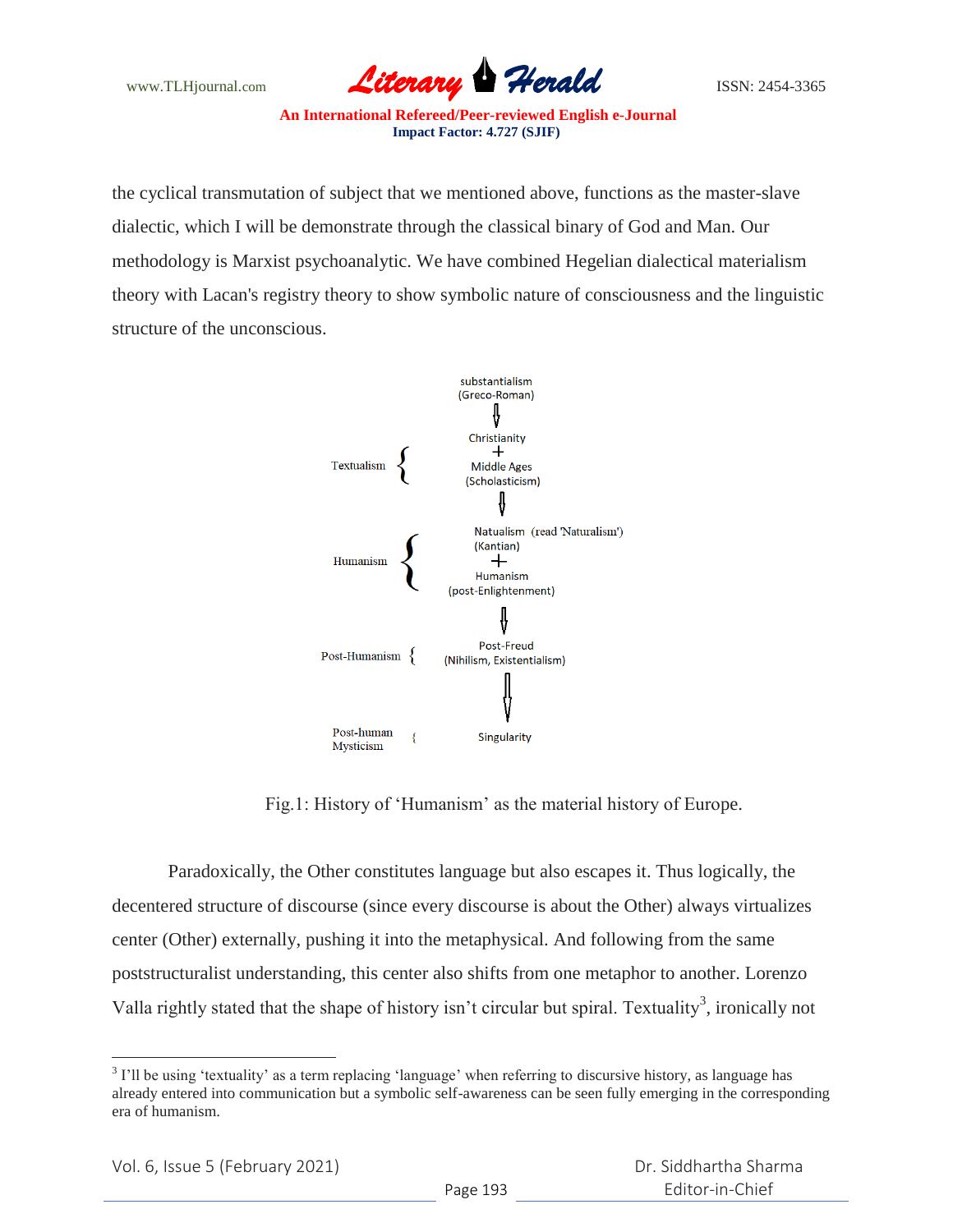

only gives birth to this otherness of the self but also gives us creative powers in interpreting it. It is this binary relation of the essence of self (which is rooted in the "other") and appearance ("other" expressed as the "self") that we have not fully resolved. And not surprisingly, all our disciplines and discourses are centered around this binary relation that modern science upon its adolescence has been rejecting it as metaphysics.

In the beginning there was man and nothing was greater than him, since he was conscious of the world but he received no such recognition in return, the human spirit remains unchanged. Nature and all material things were extensions of his requirement as a creature full of desire. The foremost thinkers of the Antiquity have written this philosophy of the human mind which we now known as Substantialism. This Greco-Roman is the first history that is humanistic but not in the sense we may say wholesome. It describes facts of their local world as direct implications of human initiative. This egotistic view of the world is the history of the world around the human "object" which is itself inelastic and outside history. R.G. Collingwood gives the example in *The Idea of History,* Roman historian Tacitus in his history of Rome describes the state as eternal and static. This view of subject as static might seem to us backward, but to the Greeks and Romans it was heroic. This humanistic history then is not humanist but actually anti-historical since history is of human subject and humans themselves are historical creatures.

The rise of Christianity marks another paradigm shift in the historiography of human subject. On the contrary, the historiography from 600 A.D. until the end of Middle Ages was strictly theological. Since Boethius penned his famous *Consolatio philosophiae,* Scholastic teachings of Christianity portrayed man at the mercy of the divine foreknowledge of God. The same human agent that was freely shaping history was now at behest of a metaphysical being whose will man was merely acting out. God in Scholasticism was an epistemological concept whose quality of knowledge was unbound and the priests through the Bible ruled over the people with the power of text. Now this is the crucial moment in human history that language truly enters in the form of text: as knowledge, information that is shared selectively. It is necessary that textual community must be introduced into history since immediately following "knowledge as power' is knowledge as action. The God of medieval times is a God of pure action. Here

Vol. 6, Issue 5 (February 2021)

 Dr. Siddhartha Sharma Editor-in-Chief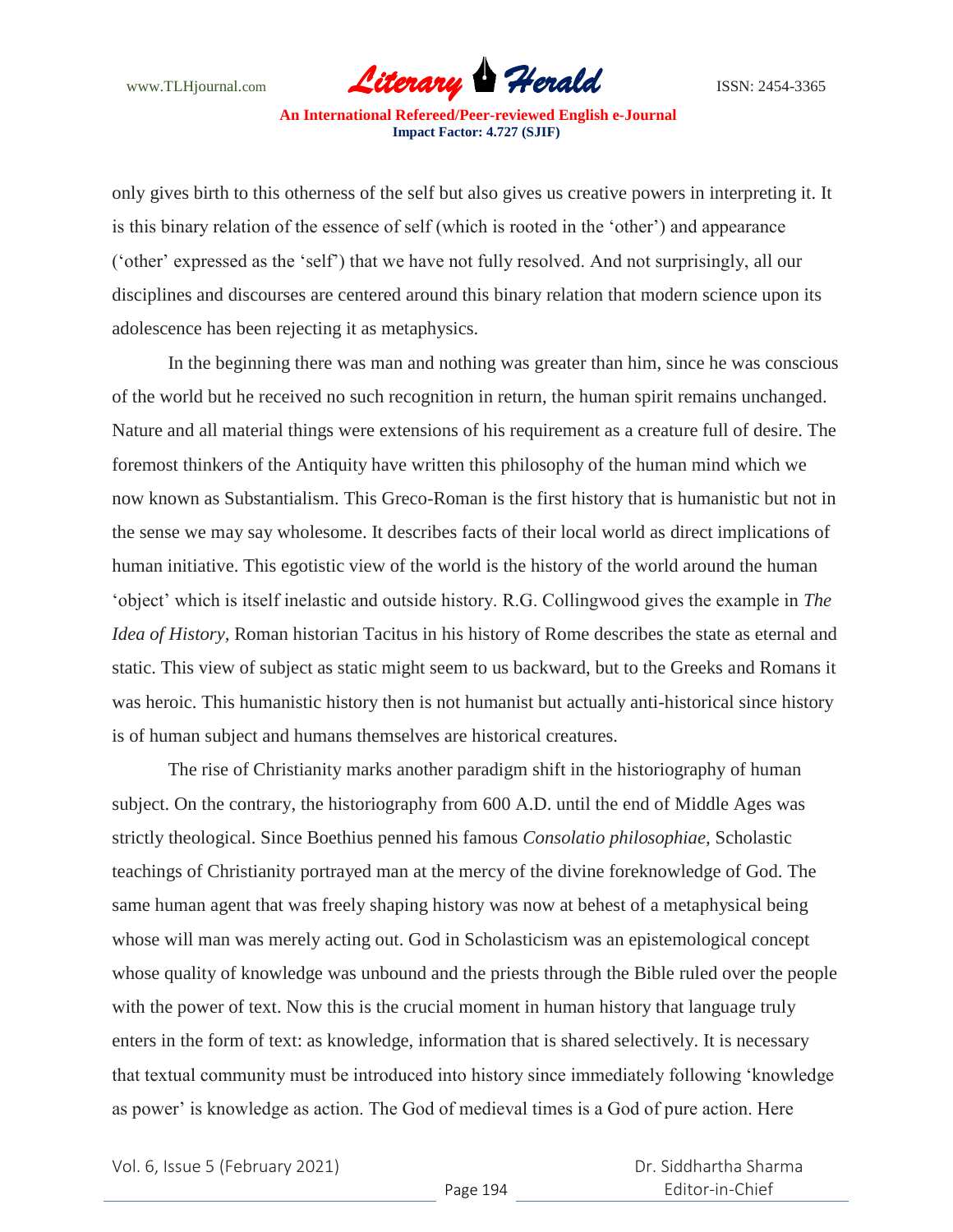

whatever agency man had as God"s moral agent in Scholastic period is given to God. Collinwood writes:

> "God in medieval theology is not substance but pure act; and transcendence means that that the divine activity is conceived not as working in and through human activity but as working outside it and overruling it, no immanent in the world of human action but transcending that world."

## -R.G. Collingwood (*The Idea of History*)

So, from human as substance to God as substance and then to finally God as subject, history does not study merely material world but also the metaphysical object which is supposed to be its axis. Therefore, as Vico believed history of the world is not linear, not circular but spiral and my emphasis here is merely on the unfixed position of the subject that history takes as its axis.

As we saw, there is a gradual shift of gravity from human as imagining to human as symbolizing and then mistaking it for the real. The third paradigm shift in the study of humanities or the reflection on the subject of the human is when history really comes of age. Since Pico De la Mirandola recited the famous oration on the dignity of man and various other Italian Renaissance writers started delineating reason from faith, the center of the western thinking started taking away its gaze from God towards Nature and then later, in the spirit of Enlightenment, humanism as we know came to fulfillment. Immanuel Kant proposes that since nature created man for achievement of his full potential as a rational being, historical process is needed to advance accumulated knowledge beyond one"s lifetime. On the other hand, Kant also defines nature as an entity not a thing in itself, but one which is phenomenally observed and thus established as itself. It must be made clear at this point that for Kant, plan of nature is also the plan of history. These parallel forces are intimately related inasmuch as man phenomenally observes these two to be affecting his being in identical degree. In that way, here, "history" and 'nature' can be used interchangeably to mean that man is at the behest of these teleological forces for his total realization into a rational creature. In Enlightenment we finally see the observance of a pattern in history and this history is a plan which is being acted upon man for his evolution to a higher order of being. Here, for the first time, man is seen as a historical being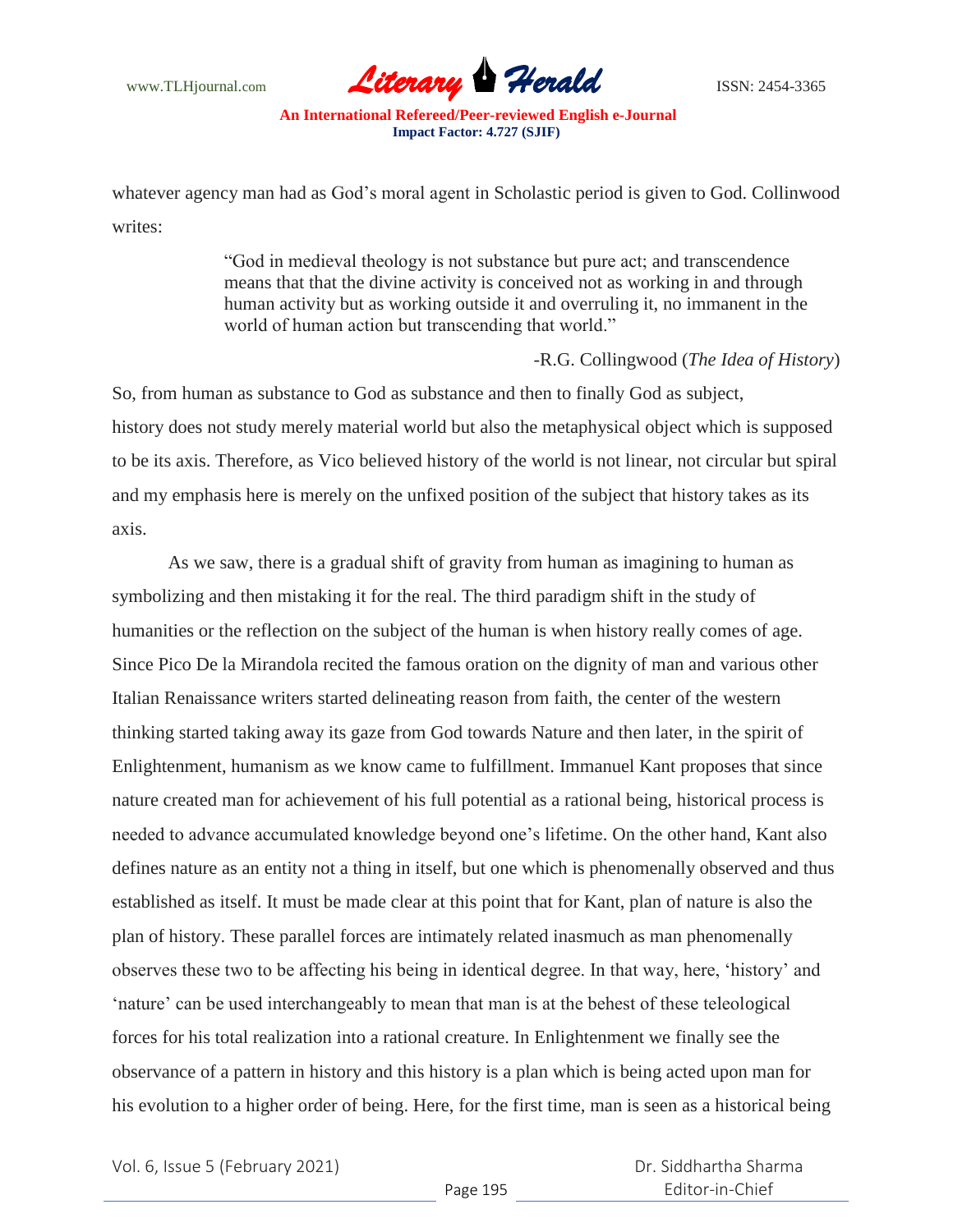

with a path to follow and the goal is also for his taking. So, man not only as an individual but as a collective consciousness is being pushed towards a goal by his own higher nature. This third age of human consciousness can be termed humanist where man recognizes his place in the universe as an autonomous being on the verge of becoming.

II

The Lacanian three orders, namely the Imaginary, the Symbolic and the Real are the three stages through which consciousness registers things around itself and also itself as one such thing. This model borrows a lot from Saussure"s linguistic structuralism as it Lacan directly states that the Unconscious is structured like language. Quite literally, the mind can be depicted as consisting of "signifying chains". It must be noted that Unconscious is product of the conscious, as the latter precludes the former and thus their nature must be the same. Then what makes unconscious so mysterious? It is the fact that the unconscious is silent is the most unsettling aspect of human mind as language causes its emergence. So, before the metaphorical Mirror Stage, the mind is only conscious as it observes the world around it describes it as an extension of itself. The consciousness is in the Imaginary order, as it perceives things phenomenally and but knows them in their immediacy as things in themselves. Mind in this stage is inelastic because a recognition of the self must be needed for acquirement of its true potential. At this stage, the human subject as only potentialities waiting to be turned into actualities. When language is introduced to the subject; the mind comes to know itself and this recognition shapes its self-consciousness into realizing its potentiality. The subject enters the Symbolic order where the meaning which was directly available becomes garbled behind complex system of signifiers and signified. We humans spend all our lives in this stage and struggle to get out of this structurality.

The Real on the other hand isn"t the essence behind appearances as it seems, as Zizek often says we cannot step beyond language. The Real is actually the absolute appearance, a singular mass of contingent appearances gained continuous existence. The objective behind the post-human mysticism is the actual probability of achieving such a feat through devices like Neuralink. The device which aims to not only stop the flow of consciousness but also make it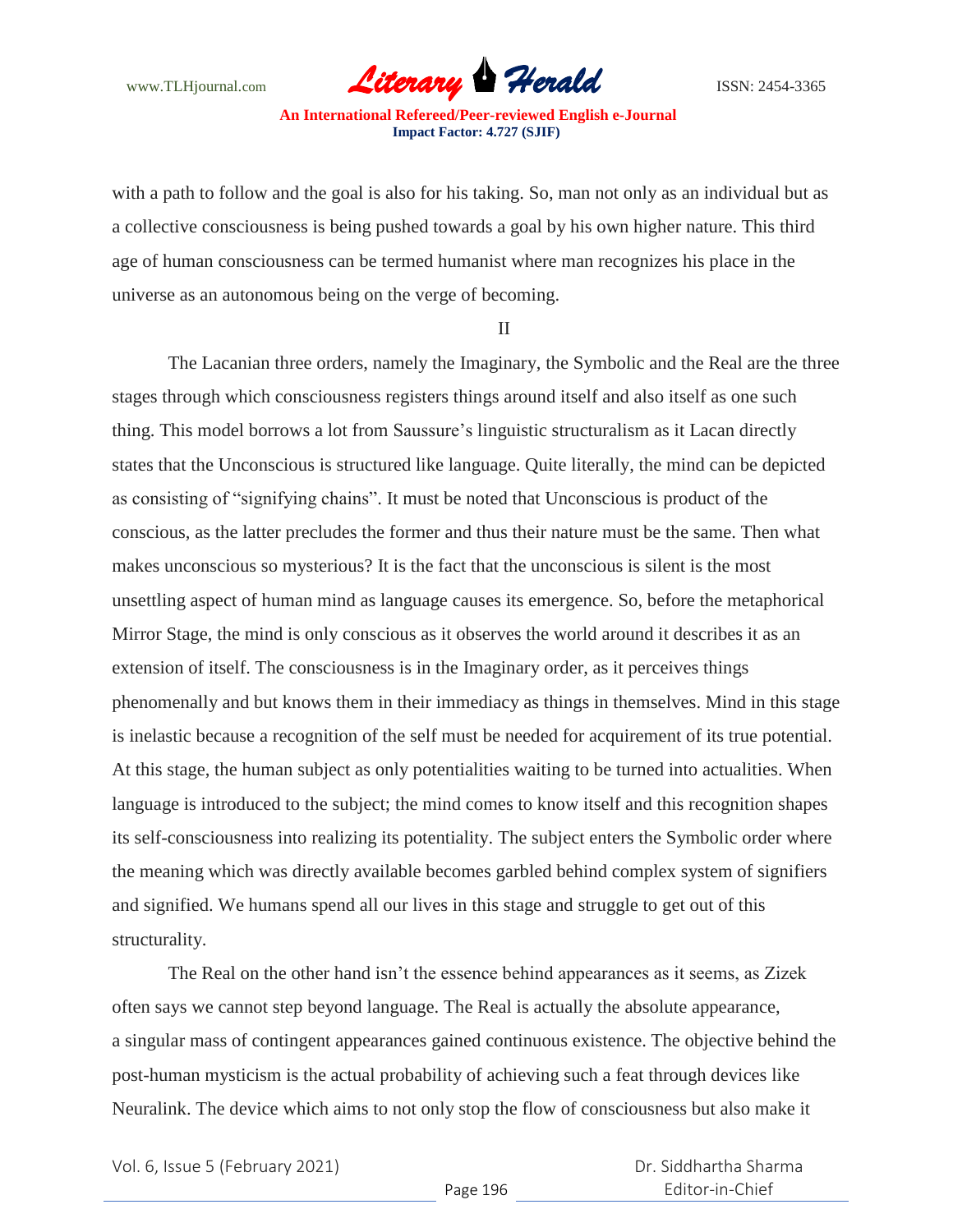

practical to combine individual consciousnesses to form one single hive. This solidification is not the actual negation of the unconscious in the naïve sense but a removal of its supremacy. The interpassive subject when gains complete over his active consciousness, the passivity itself loses ground for existence. Likewise, the subject supposed to believe becomes the subject who believes, effectively removing the virtual Other. And since the actual Other, the unconscious relies on the big Other"s efficiency for its presence, unconscious itself then itself vacate space for the active consciousness. In the passages following, I will now trace the above explained three orders as the history of human subject in the Symbolic realm and how he has continuously oscillated between the *subject supposed to believe* and *subject supposed to know* position, forming a spiral path in temporal history.

At first there was the inelastic, intact mind which took reality as given and for its own sake. In this initial stage, the mind was conscious of the world around it and itself as part of it. Akin to the Lacanian mirror stage, the development of textual faculties and communities, the mind entered a symbolic phase where meaning was sought as much as it eluded the speaker. Language came to define knowledge and experience, thus cementing the place of individual always as the negotiator. The reduction of thoughts into simplified linguistic codes creates a feeling of excess in the intellect where thoughts are continually being created but sparingly communicated. Slowly the individual becomes so reliant on language that it creates a separation in the known self and the symbolic self. This excess of self becomes the Other, the one which the mind will sought after endlessly for its fulfillment but since it is the linguistic order that created and sustains it, its nature changes over time as different signifiers come to represent the ultimate signified, the real, truth, God, the first word.

> "Only to human kind can divine self-consciousness occur. After positing an "other" in the form of nature, which is "Geist" (spirit) extended in space. Geist subsequently manifests itself as conscious human kind which then sets about to know and thus to assimilate otherness constituted by extended nature."

> > *-*Michael Kimmerman (quoted by Slavoj Žižek)

After the entry of the human into the symbolic order, his cognition appropriates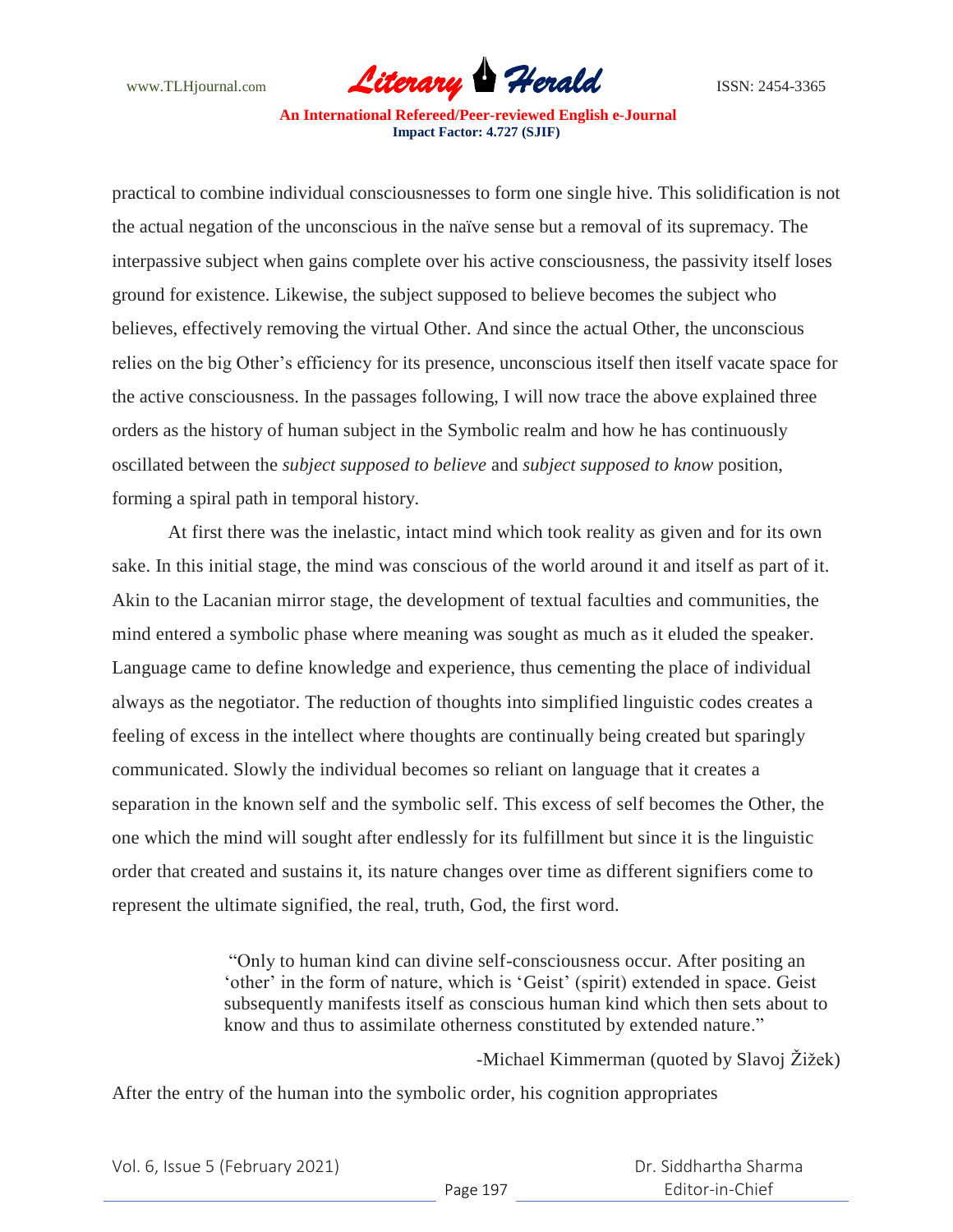

language in its full potentiality to create teleological metaphors for the surplus-value of the unconscious. Divine conception is the first step towards the becoming of humanity as he postulates a divine existence among his own existence as a reverse order of relation. This creates the ultimate Other towards which man has to strive for his freedom. Ultimate freedom will require ultimate serfdom. Master/slave dialectic requires the total negation of the self in order to be not only worthy of a true self-consciousness but the only way to its self-realization. Second is the replacement of God with nature as the entity worth knowing but unknowable. In Renaissance history, Kant is not much referred to because his other works of philosophy and ethics overshadow his much important work on nature as phenomena. Here, the unknowable, feared God turns into an ever present, observable entity which might even exist for our sake. This development of thought from God as surplus-value of Other to nature is much important when we consider that nature here is an observation-dependent thing i.e. its existence is its only proof and noumenal nature has nothing to do with us. Enlightenment thought can be considered its extension, as nature as a metaphysical entity experienced phenomenally gives place to human as an ideal whose lived reality is us.

Actually, this turn towards true humanism is also a turn towards the Other as an appearance in principle. The Other here is the Being which we must become and that can be achieved through intellectual faculties as opposed to textual. Here the Other just a mirror of the individual, an ideal being only ahead of our time, all we have to do is to gain as much knowledge through experience as possible. From this arises logical positivism, and other rational sciences that gather knowledge of the world. But these are also attempts to becoming human, as in making the incomprehensible, knowable. Žižek writes in *How to Read Lacan,* "The Symbolic space acts like a yardstick against which I can measure myself. This is why the big Other can be personified or reified in a single agent: the "God" who watches over me from beyond, and over all real individuals, or the Cause that involves me (Freedom, Communism, Nation) and for which I am ready to give my life."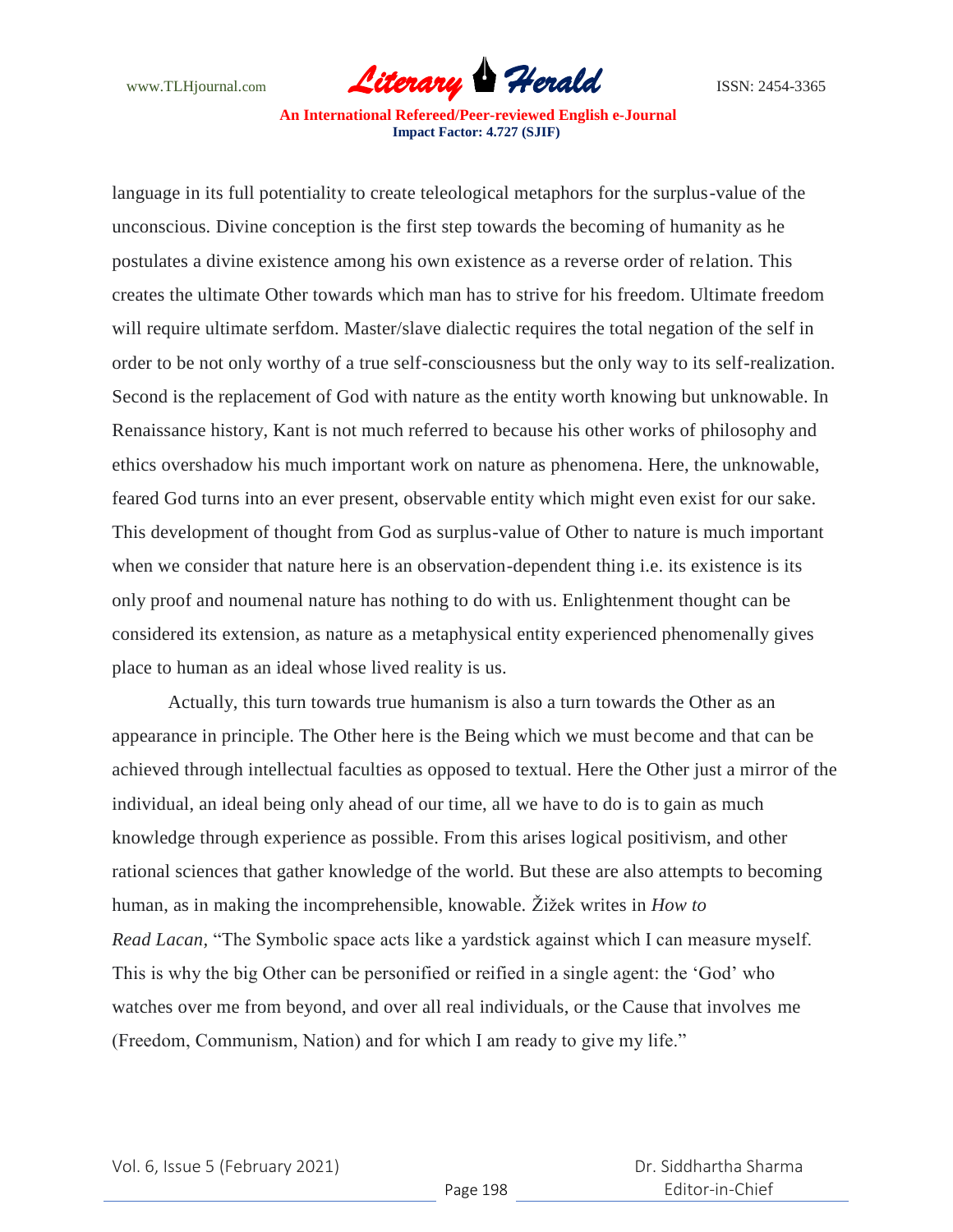



Fig. 2: History of humanities as the history of consciousness

# III

Freud uncovered a great mystery of the human mind through his ridiculous statements, but equally ridiculous is the reasoning that all these incidences in the history of human consciousness is not only bound to happen but unfold quite logically. All the teleological metaphors that I have mentioned in this essay have a special relation with the consciousness. As I have shown, they are indeed the one surplus-value of the big Other manifested itself through history shaping discourse. The metaphor of God as the great Other, the absolute extreme end of humanity is likely the typical outcome from a young intellect which wants nothing but the best for comparison and gradually as its maturity increases, both the levels of consciousness and the metaphor converge at the same level of maturity. In this way, man and God stand at the furthest distance from each other as possible in a binary relation. But their relationship is also self-sustaining, just like the twin consciousness of the master-slave dialectic.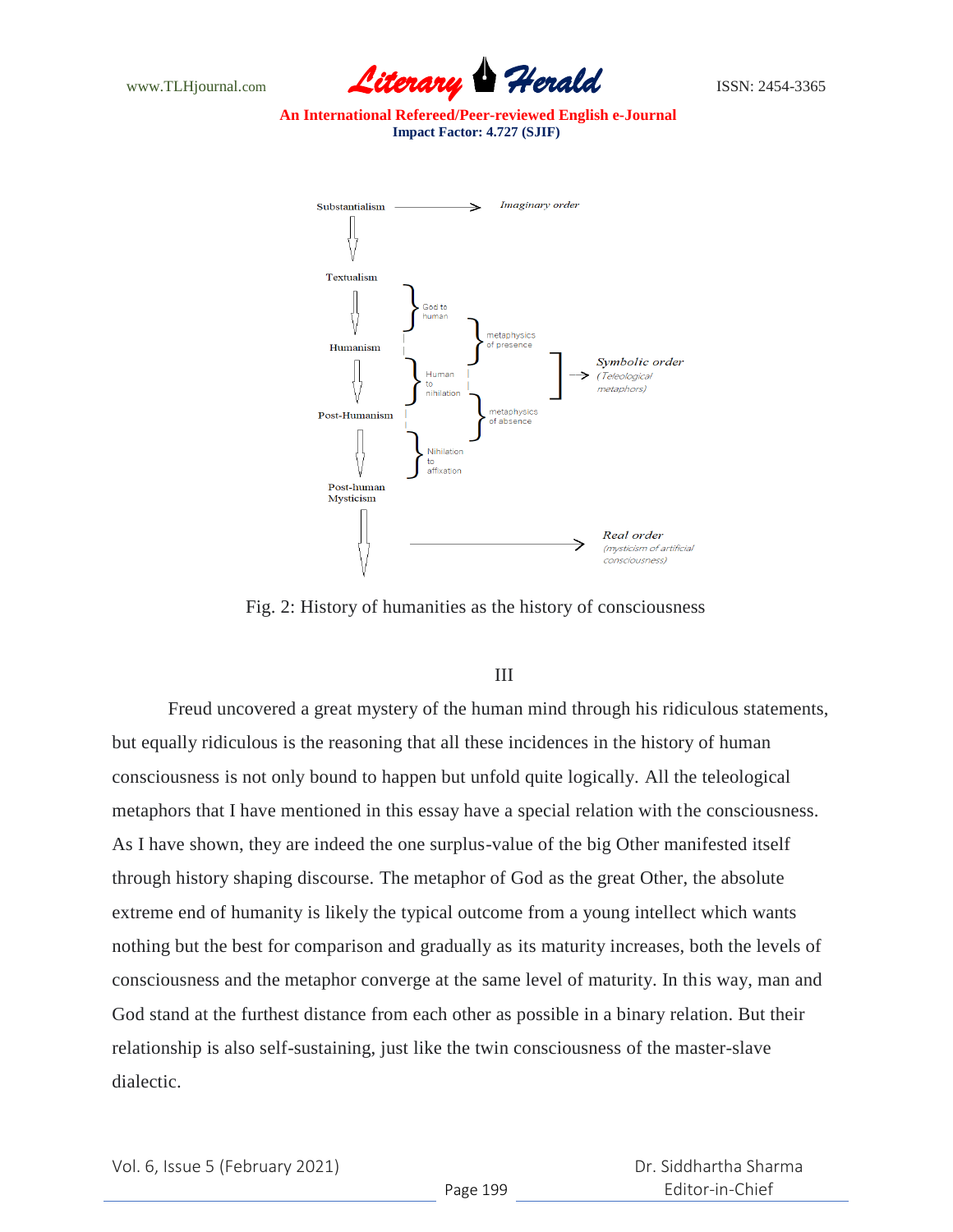

In his excellent book *The Individual and the Cosmos in Renaissance Philosophy,* Ernst Cassirer traces the history of the longest running duel in humanism – the ontological conflict between God and man is the conflict of freedom and necessity. Free-will and predetermination situate man in the middle of a spectrum which marks the dialectical relationship that God as the Other has with man"s self-consciousness.

*"*Cognition is the principle of spirituality and this is also the principle by which the injury of the separation is hid, it is in this principle of cognition that principle of divinity is posited."<sup>4</sup>Hegel here expresses the irony inherent in every binary relationship as he also ingrained in his philosophy of the spirit. Common sense isn't common, nor it is the test of intelligence; likewise, binary relations like that God-Man are accepted upon grounds that are established through tradition in textual history. From same textual awareness can also arise textual communities that could deconstruct such binaries.



 $\overline{a}$  $4$  Quoted by Slavoj Zizek in a video lecture 'Hegel With Neuralink' (Apr 2019).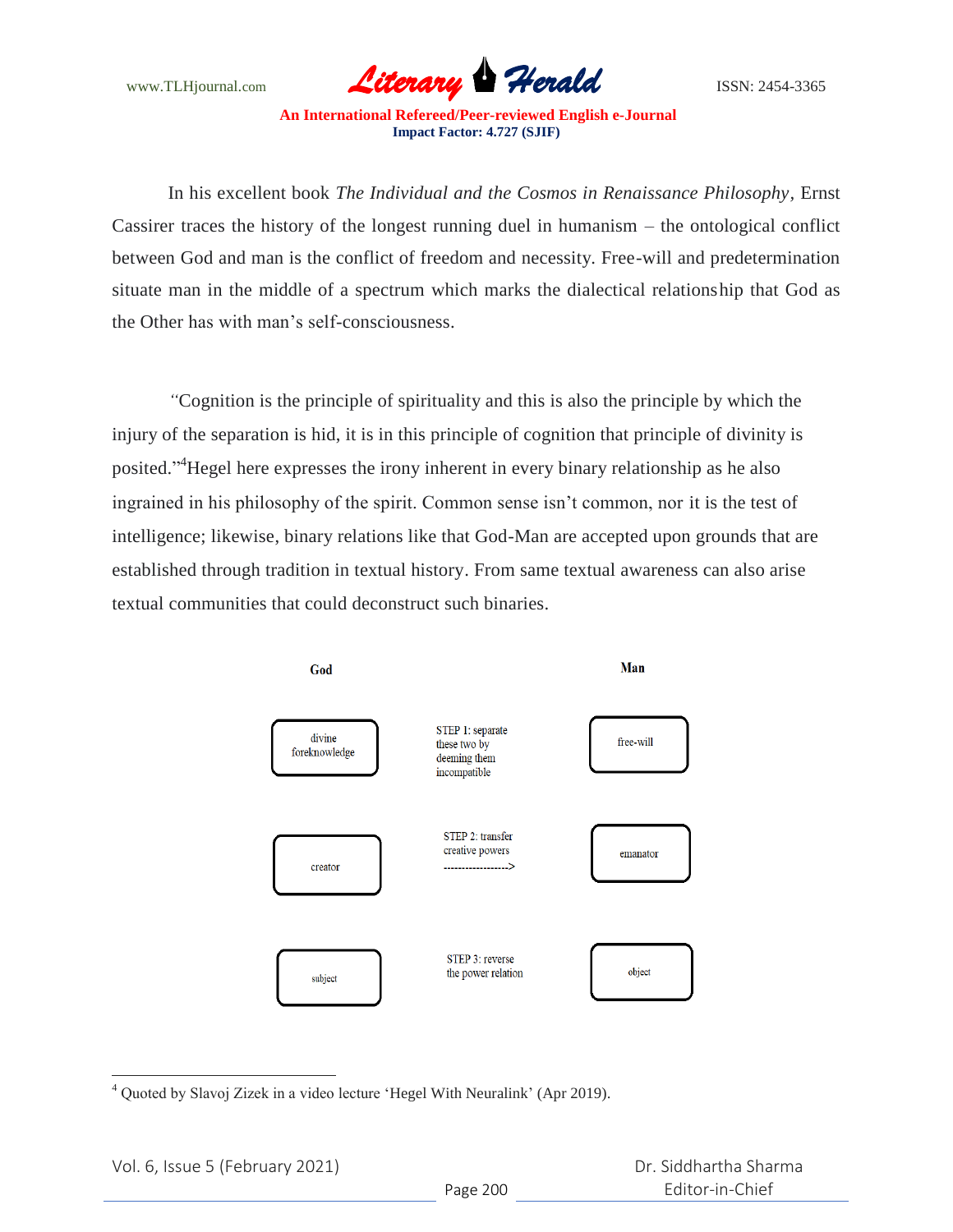

Fig. 3.1: Master-slave dialectic of 'God' (surplus-value of consciousness) and 'Man' (active consciousness)

Cassirer shows how early philosophers of Italian Renaissance like Pomponazzi and Lorenzo Valla began the process of the disintegration of faith-based disciplines into philosophy and logic. Though both Valla and Pomponazzi do not challenge the hegemony of Biblical teaching, they begin to show a kind of rational maturity that became the staple of Humanism. Valla is the foremost textual scholar with secular intentions. His intense criticisms of scholastic writers are not precisely for its Aristotelian roots but as he himself states that the scholastic writings are merely different modes of signification. So, Valla marks the beginning of Renaissance as a literary critic first who not only understands the semantics behind textual authority of mammoth texts like Bible, but also extends the reach of textual communities to new unbroken grounds of secular humanist studies. Lollards are another example whose peculiar understanding of the allegorical nature of Biblical myths help bring in the new age of textual criticism.

With textual signification comes mythologizing but soon follows the equal potent capacity to identify matter from meaning. When this emphasis on metaphysical metaphors is relaxed, the philosopher takes human experience as the truthful essence of such social creatures. So, Renaissance had one eye fixed on God while the other was beginning to identify the essential features of human being. From the Being of divine making, man begins to become human. The first attempt at binary reversal is through separation of the realms of God from Man"s. They state in their work that divine foreknowledge does not contradict human free-will because of the simple fact that God"s experience of time and history is uniquely different from man"s and thus, both can exist separately without affecting the other. Another writer states that God"s inability to interfere in human fate is designed in the fabric of reality by Himself. This simple separation of God and man creates enough room for a domino effect of logic which subverts the binary into a complete reversal of positions.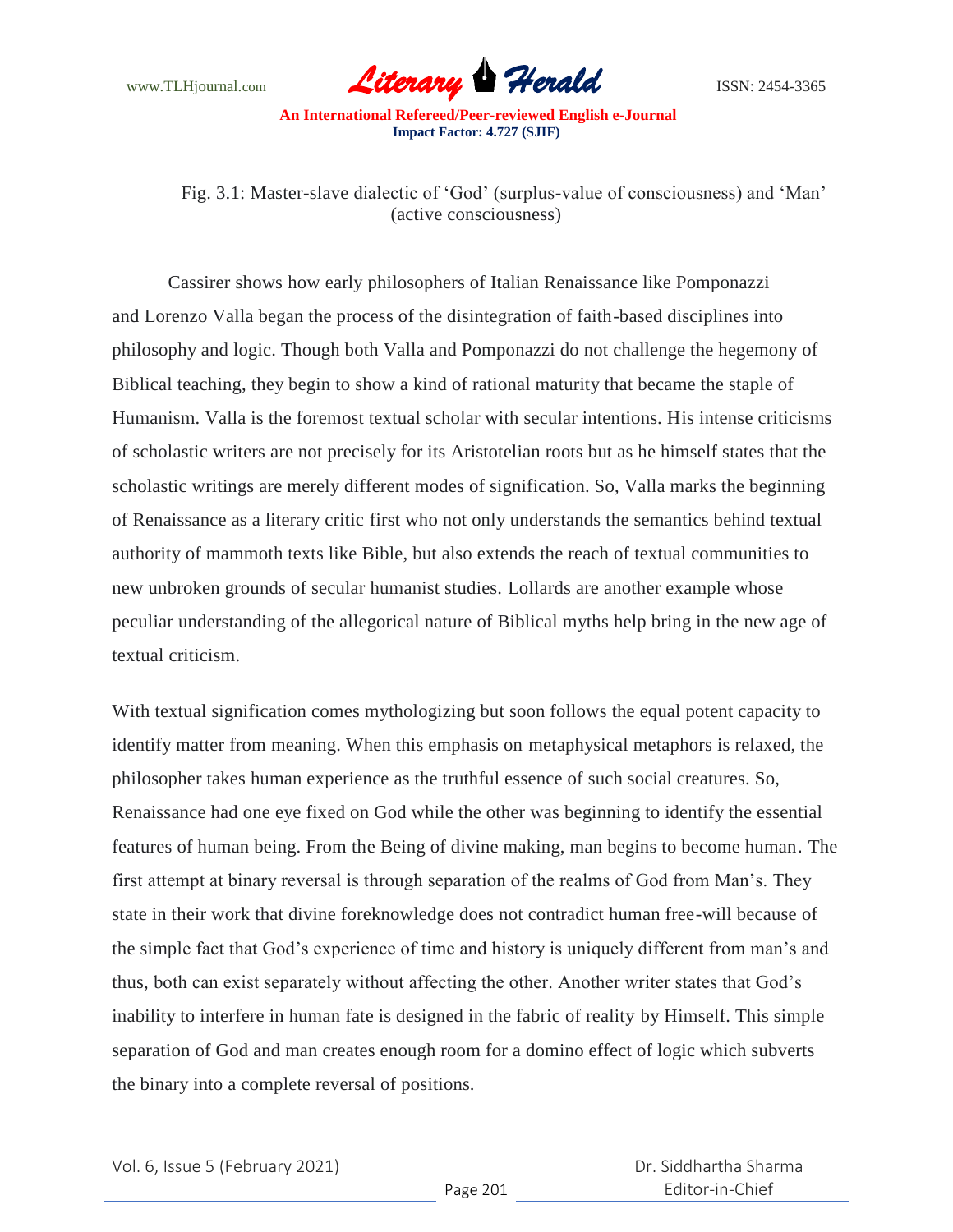



Fig. 3.2: Master-slave dialectic reversed with function of time through textual communities.

The initial realization that God is an external phenomenon, this recognition of the textual metaphor of "God" no longer sustains the master-slave relationship that surplus consciousness had with the active consciousness. And with respect to the model, Ideal Human replaces God as the predominant surplus-value of consciousness.

### IV

In the decades leading to the Great War, we see a phase of darkening in the philosophy of man. In a post-theodicy and post-war world, we have realized the nature of the two metaphors we had developed a dialectical relationship with, namely God and Ideal Human. In the writings of Dostoevsky, Schopenhauer, Nietzsche, Zappfe and until Camus we find a sort of exultation of this absence of any sufficient teleological metaphor to sustain the intense intellectual relationship that the modern man was ready to have with the Other. Where Zappfe posits "surplus of consciousness" as an evolutionary misstep, this surplus-value model of the Other doesn"t consider man under the scrutiny of natural forces but rather it is the function of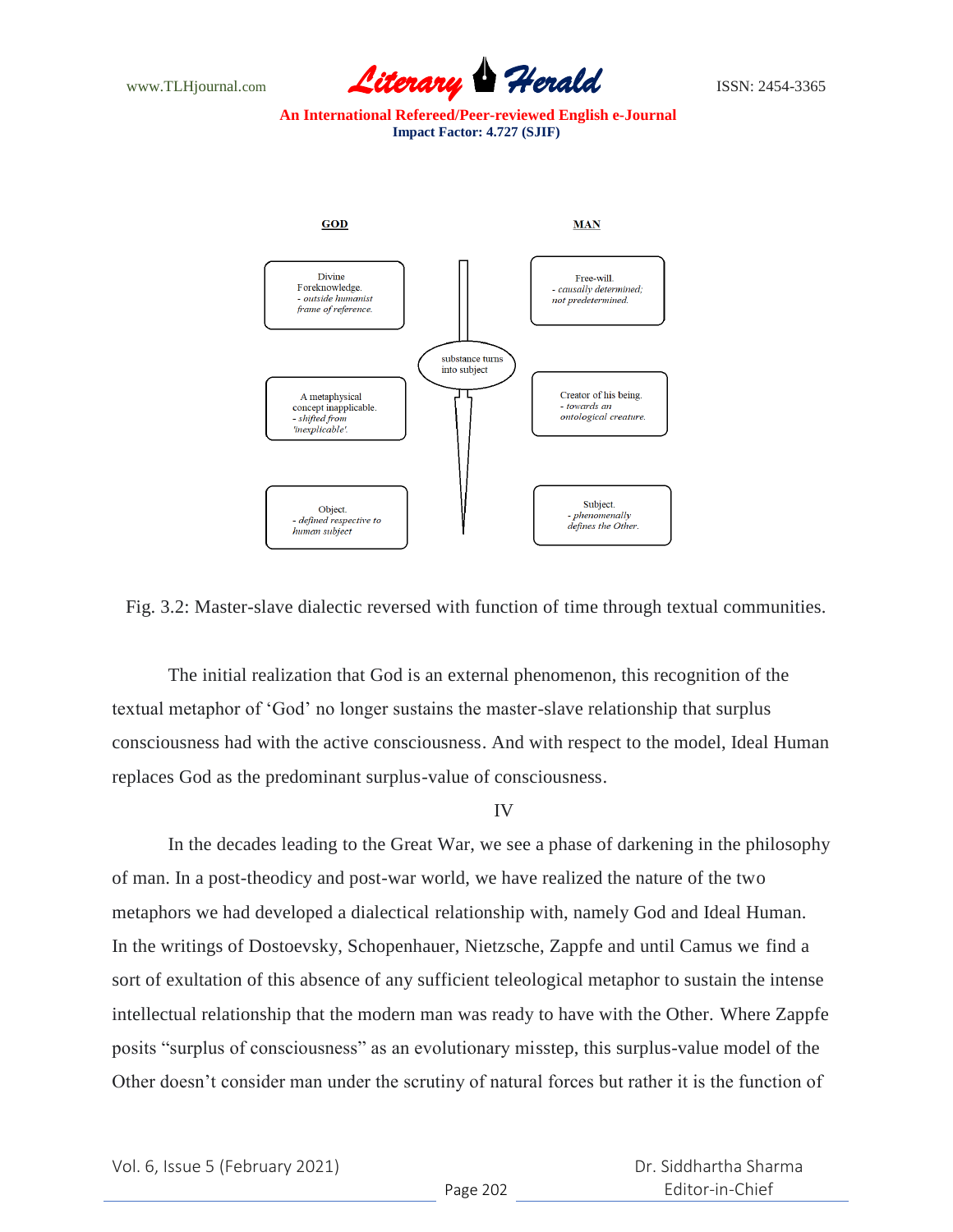

time which creates an excess of consciousness. Textuality must mature and its structure must grow larger exponentially as innumerable signifiers are birthed without a uniquely corresponding signified. Since man thinks historically, accumulating knowledge; the linguistic inadequacy of surplus consciousness only gets worse.

In the structure of humanism, a major rift was developed when a paradigmatic shift happened after the end of Romanticism. Naturalism, which had sustained our humanity by hiding the Other was itself harmed by the onset of a new deity. The age of machines began in full zeal as the previously repressed bourgeoisie gave birth to a new God – Capital. Rise of capitalism is the incidence of reclusion of consciousness as minimal intellectual activity produces maximum results. As man became tired of his looming despair of his Being as divided in itself, the metaphysics of absence gave birth to a metaphysics of pleasure. Zappfe's "The Last Messiah" shows the planned arrival of an onslaught of machinery in our lives with one goal of reducing the excess of consciousness, in two ways - firstly by relieving humans of their intellectual activity by first keeping their desires and despair in check through labor, and secondly repurposing their drives into labor through the direct fulfillment of their material needs. The pleasure seeking human then immerses himself in material gifts to reduce restlessness and induce impotency in consciousness. Capitalism is market economy for the economist, a greedy beast for the Marxist, a pleasure creating device for the consumer and profit machine for the capitalist, and for all humanity it is another toy to forget one's worries. Baudrillard declared long ago: "[The] psychological dimension has in a sense vanished" (Baudrillard 146). He was referring to the post-modern wasteland of shopping malls where the basic function of man as ontological being ruminating on his existence and his fate in this world is challenged to the point of total annihilation. The social sphere is indeed a "nonreflecting surface".

In his book *The Ticklish Subject,* Zizek investigates the entire metaphysical tradition of the ontological subject; beginning from Descartes to Heidegger, these original thinkers are shown to be investing their intellect into the resolution of one single problem: How to

Vol. 6, Issue 5 (February 2021)

 Dr. Siddhartha Sharma Editor-in-Chief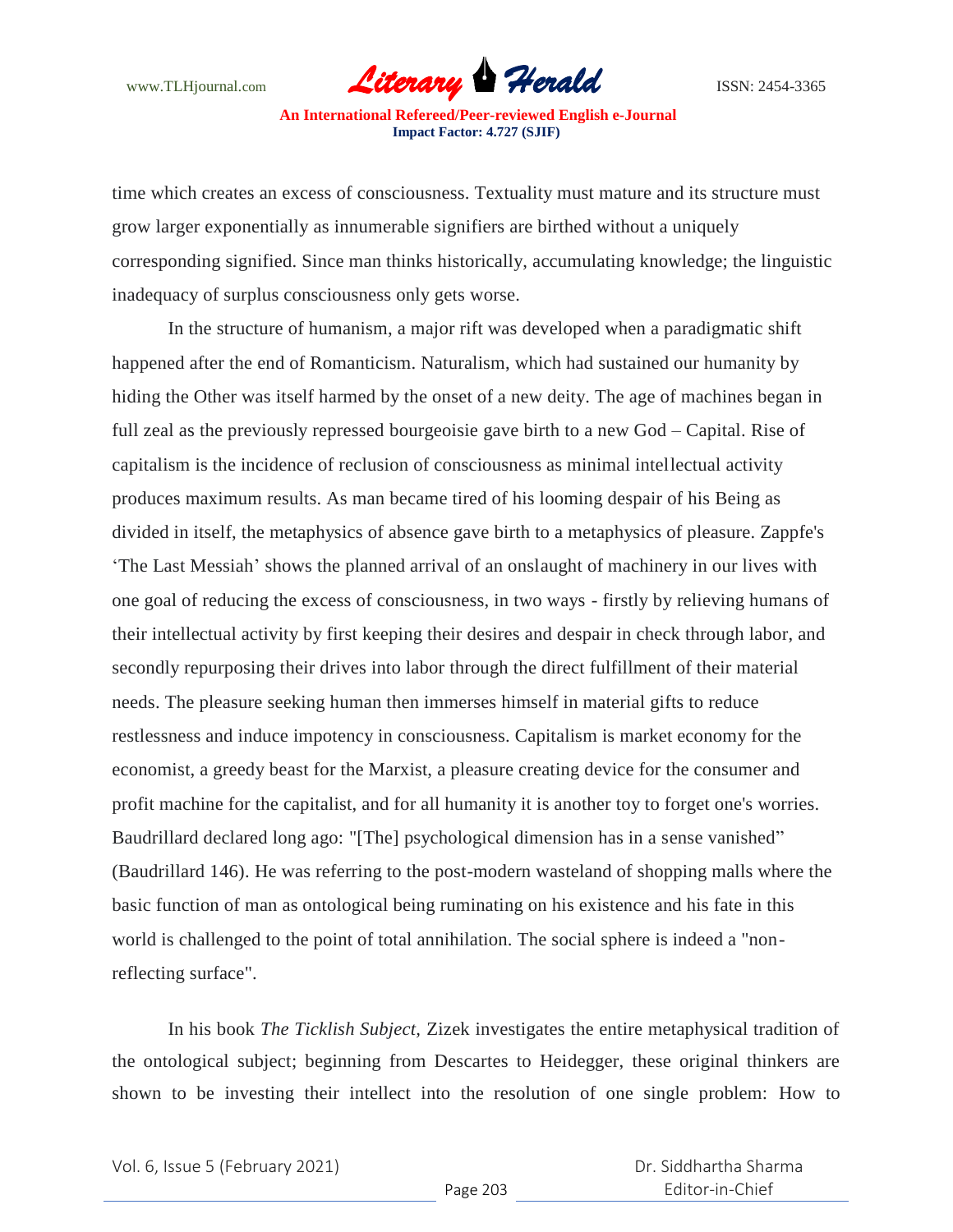

eliminate the excess of consciousness which after the decline of Christian dogmatism has become exposed?<sup>5</sup> The answer is of course ontological investigation of the 'surface-dwelling' subject: 'back to the things themselves' as Husserl enthusiastically put it. But they merely assumed it to be an epistemological problem and ontology could very well traverse it. This 'excess' however is a modern formulation of the human condition which is reminiscent of that metaphysical tradition. The Cartesian thinking self is recognizing itself as one object of consciousness within a cycle of regression where the subject supposed to know gains the knowledge of a discontinuity in its being; in Heidegger terms, 'thrown' into the path of Destiny. Then later, subject supposed to believe, identifies the object as a becoming-subject, a true philosophical *Dasein* endowed with "anticipatory resoluteness". But as Zizek points out and hails as the antithesis to ontology is the 'deadlock' of transcendental imagination, or rather the excess of being that is unattainable precisely due to the utter blindness of ontological investigation. Kant discovered an abysmal error in the nature of being as phenomenal hailing from noumenal. Similarly, Heidegger, ambitious enough to salvage ontology from the fallacious fall into ridiculous metaphysics himself enacted the "subject supposed to believe' by presupposing the ontic despite the knowledge that the praxis of ontological horizon is the paramount original sin of ontological investigation. Kant couldn't draw the line between phenomena and noumena and thus couldn't place precisely the transcendental spontaneity. Heidegger dared to draw the line in hope of the ontic, thus missing his mark miserably (pun intended). The mark was never there to begin with, whose cognition is not revelatory but reviled in philosophy. *The Ticklish Subject* is an extended footnote to the works of these notable philosophers and attempts to shed light on the 'veil' as the subject whose very nature is that of hidden excess. However, the Lacanian formulation on which Zizek relies is unmistakably centrist, in that it is not a center, and in that respect very much alive and kickinga 'ticklish' center. The deadlock has been surpassed because it has been reformulated, repackaged, metaphorized again and continues to be present.

 $\overline{a}$ 

 $<sup>5</sup>$  Refers to the nihilistic approaches of Nietzsche, Dostoyevsky, Kierkegaard, Zappfe mentioned elsewhere in this</sup> paper, who were the proto-psychoanalysts relieving man of his blissful reliance on Cartesian pseudo-rationality.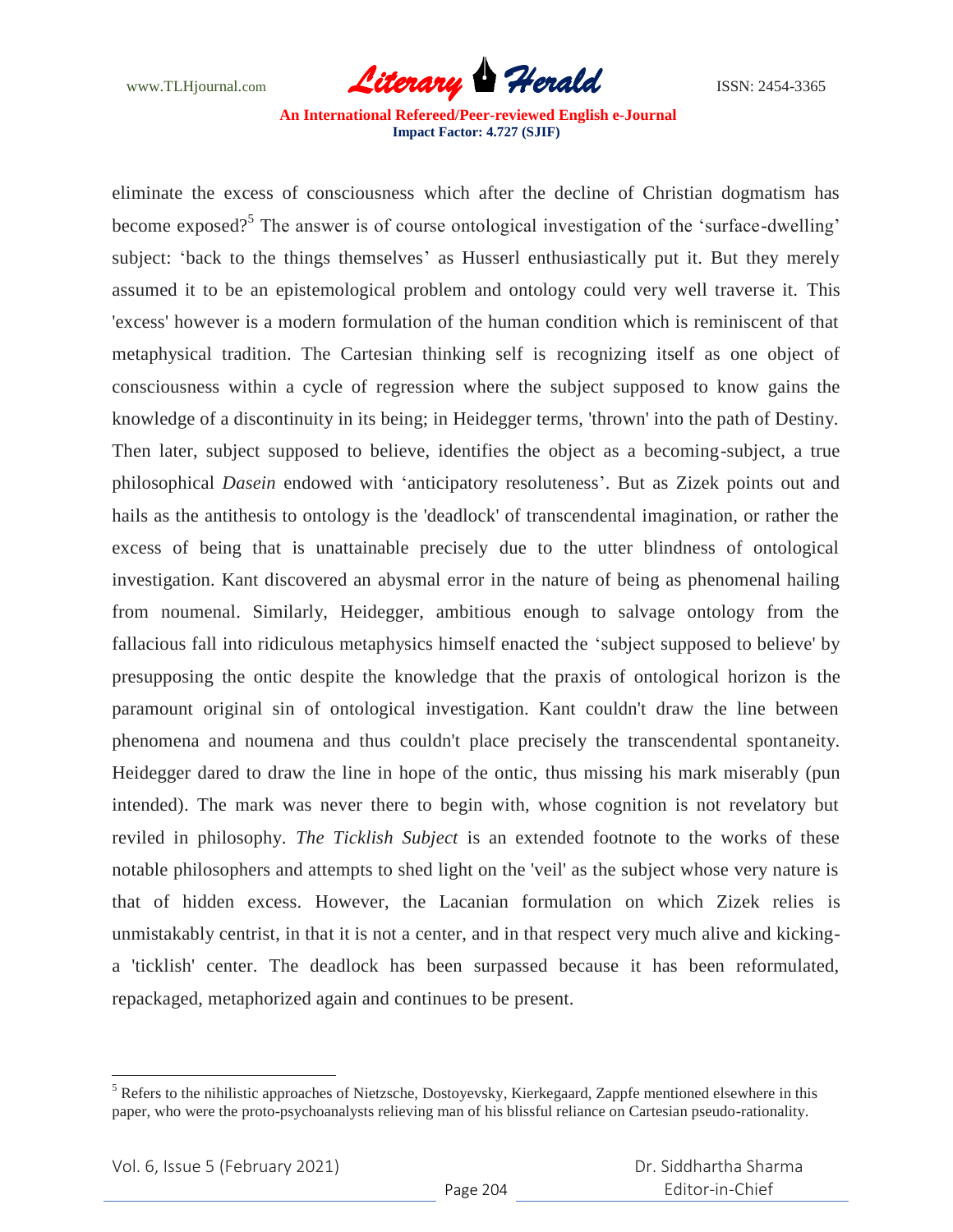

Kant believed transcendental imagination to be the being in the world, as did Heidegger after the linguistic turn when he focused extensively on language and literature themselves being aconceptual and fitted for philosophical operation on ontological level<sup>6</sup>. His writings on poetry are not the hallmark of a philosopher coming in terms with eccentric *Dasein*, but it is rather the extension of his seminal work that he couldn't close. As Zizek himself agrees that Being and Time is not one book, but a collected work scattered throughout Heidegger's life. Heidegger like Kant when faced with the deadlock eliminated the object of deadlock, which is Being in time and found its authentic place as Being in language. Psychoanalysis also after the turn of nihilism truly approached the absent center through language with psychometric analysis. The excess was broken down, accessed through many terms which are beyond the scope of this paper. It is only at the brink of another turn in human history of surplus consciousness that we have grasped it's surpassable nature. It can either be the phenomenal, pre-cognitive immersion or the noumenal, rational being in time. In fact, none of these positions suffice it to say that transcendental imagination or the excess of being cannot be assimilated with the surplus of consciousness. And the fact that any of these subject positions (in opposition to the surplus-values of consciousness) as we have seen through ages cannot be re-assumed, point to the revelation that Singularity might just beckon the Real-Real. A reality inside pure virtuality where the virtual within the virtual eliminates any potential. The Jungian act of making the darkness visible, or the point where the unconscious is no more locked inside by the Symbolic other. The obsolete symbolic subject attunes into the Jungian Self, an archetype of the literal collective unconscious where 'surplus' is whole again.

# **Works Cited**

Baudrillard, Jean. The Ecstasy of Communication. United Kingdom, MIT Press, 2012. Cassirer, Ernst. The Individual and the Cosmos in Renaissance Philosophy. United Kingdom, University of Chicago Press, 2010.

 $\overline{a}$ 

<sup>&</sup>lt;sup>6</sup> Interchangeable use of concepts between Kant and Heidegger is intentional in attempt to show a genealogical history of concepts in contrast to Zizek"s or even our own, as proposed in this paper.